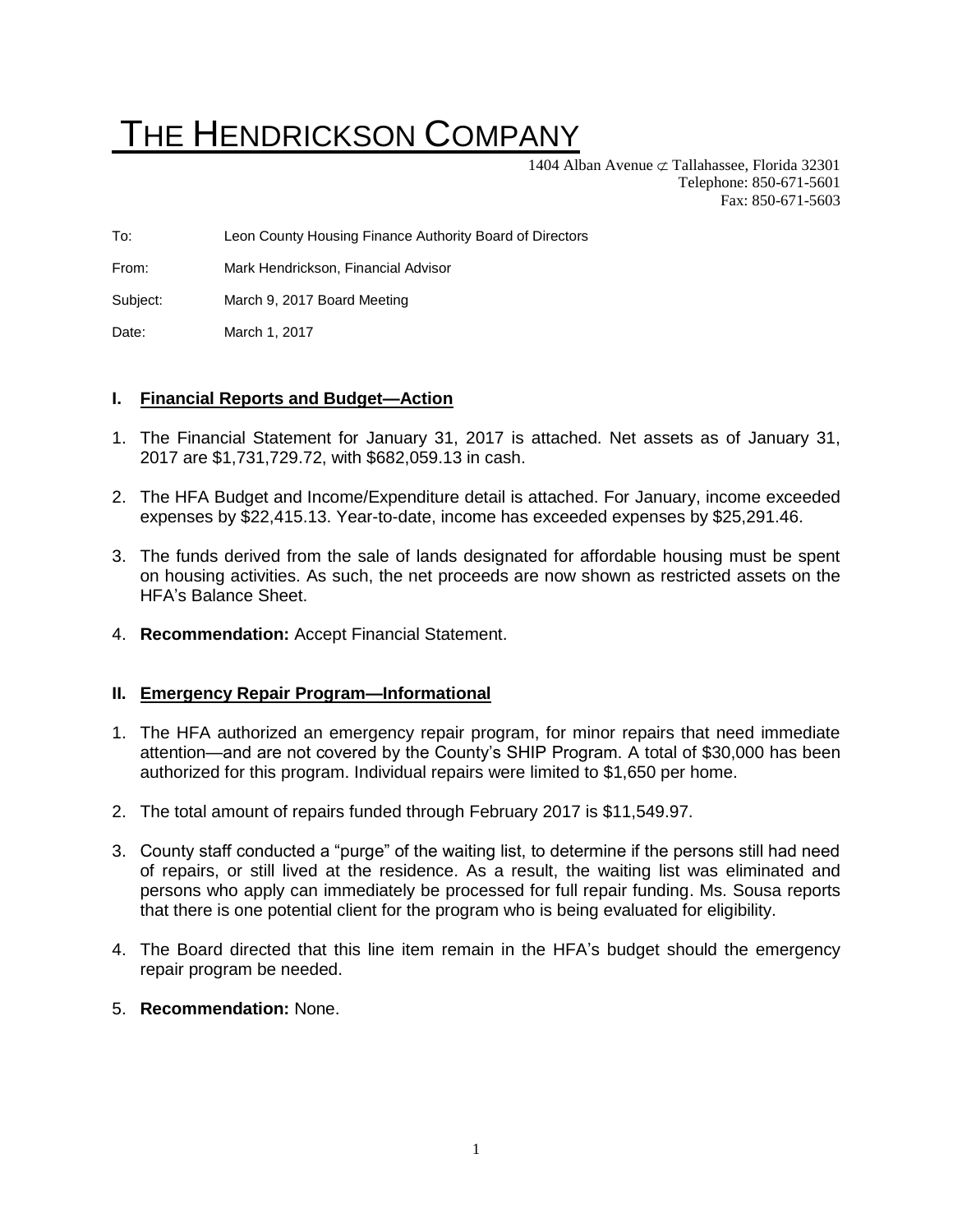# **III. Real Estate—Informational**

- 1. The Real Estate Division is working on disposing of properties as clear title is obtained. They are also obtaining appraised values.
- 2. At the request of the Real Estate Division, the HFA prioritized the properties (to avoid spending more money obtaining clear title than the property's value).
- 3. Mitzi McGhin reports:
	- 114 Osceola Street: Sold 8-29-16 for \$34,100, with net revenue to the HFA of \$32,577.
	- 723 Frankie Lane Drive: Sold 12-1-16 for \$12,000, with net revenue to the HFA of \$11,300.
	- 278 Oakview Drive: Sold 1-5-17 for \$27,300, with net revenue to the HFA of \$26,525.
	- 2109 Holton Street: Sold 2-15-17 for \$6,500, with net revenue to the HFA of \$4,800.
	- Calloway Street Lot: Under contract for \$5,900 (appraised value \$7,000), with "closing shortly". Net to HFA to be determined.
	- For sale signs placed on properties in Crown Ridge, with appraisals due December 2. Several inquiries have been received, but no interest shown after being given sales price.
- 4. Therefore, the total revenues to the HFA are \$75,202 (does not include Calloway Street pending sale).
- 5. The master spreadsheet has been emailed to Board Members.
- 6. **Recommendation**: None.

#### . **IV. Future Role of HFA—Action**

- 1. On February 7, the BOCC passed amendments to the HFA's Ordinance, and an accompanying Resolution, that grant significant independence to the HFA.
- 2. Three significant powers that had been withheld from the HFA, are now granted to the HFA:
	- Contracts—no longer need BOCC approval.
	- Budget/Finance/Banking/Audit—HFA to adopt its own systems; budget no longer needs BOCC approval.
	- Procurement—HFA to adopt its own Procurement Policy/Procedures.
- 3. The HFA's ability to adopt its own budget is available as an option at the sole discretion of the HFA—but not until the beginning of FY 17-18 (October 1, 2017). Mr. Lamy has requested that the HFA formally notify the County if the HFA will be adopting its own budget for FY 17-18.
- 4. Over the next few months, the HFA will need to adopt policies and procedures in order to implement these changes. The HFA's professional team will assist in providing the HFA Board the information needed for implementation. The team will look to other local HFA's for comparable procedures, policies, and systems—as well as to the County when appropriate.
- 5. The HFA Board decided to utilize the Finance Committee to make recommendations to the full Board on several of the transition items..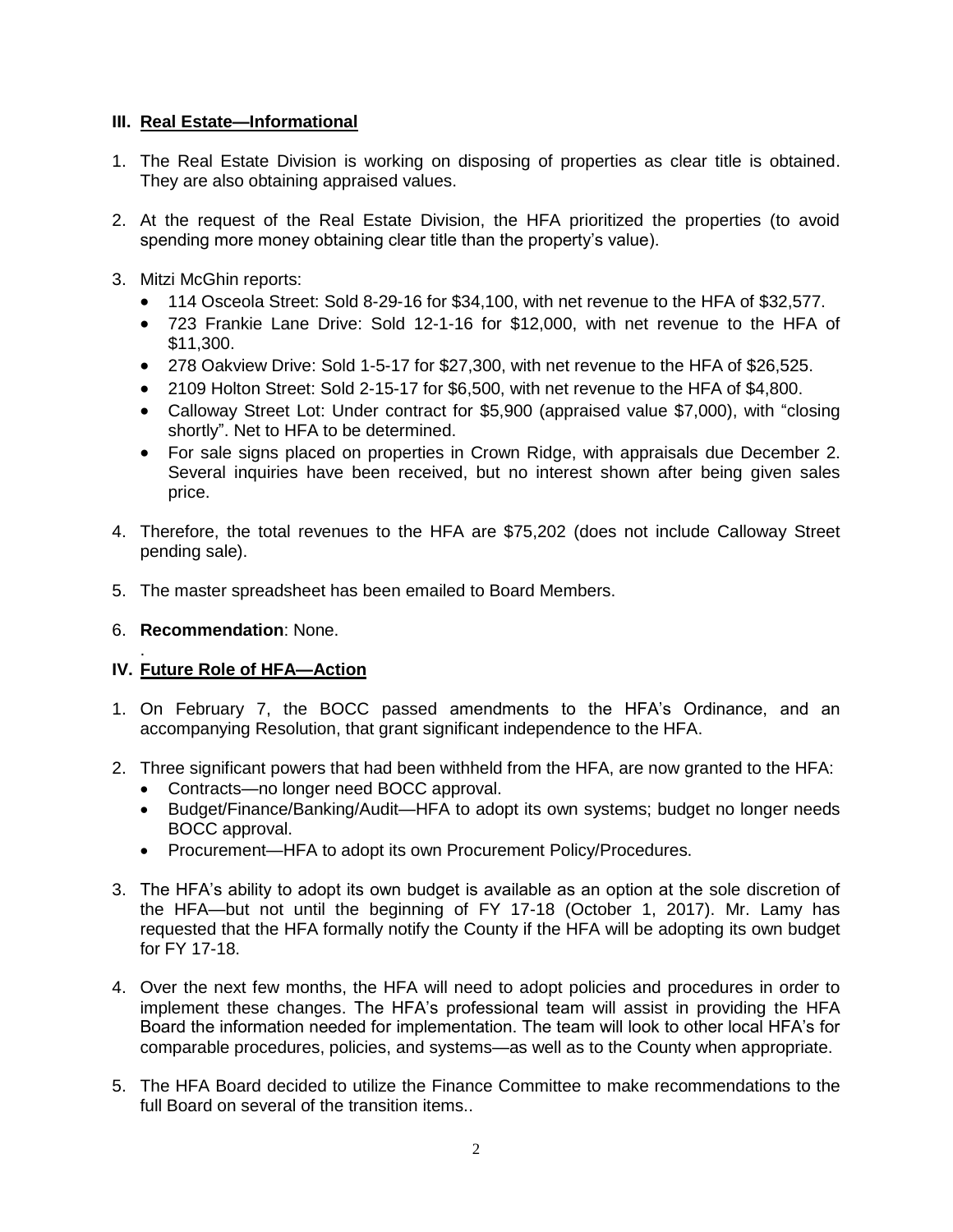- 6. Mr. Lamy prepared the County's summary of activities and County plans for transfer to the HFA (attached).
- 7. The Board directed the Financial Advisor to compile a bullet point list of decisions that will need to be addressed, putting the list in a priority order. An initial list is attached. For the first draft, the list is divided by topic, rather than by priority.
- 8. The decisions to be made include
	- Set priorities for decisions to be made. Financial Advisor can make recommendations on this for the April Board meeting, as directed by the Board.
	- Develop timeline for decision and implementation
	- Determine who will be responsible for each function
	- Set up "evergreen" calendar for actions to make sure all functions are performed when required.
- 9. **Recommendation**: Decide order, if any, that transition items to be considered.

# **V. Legal Update**

- 1. The Board asked that a legal update be place on each agenda and FA memo.
- 2. Legal Counsel and FA met to discuss how to implement future work, and to begin to identify potential financing opportunities for the HFA.
- 3. **Recommendation**: None.